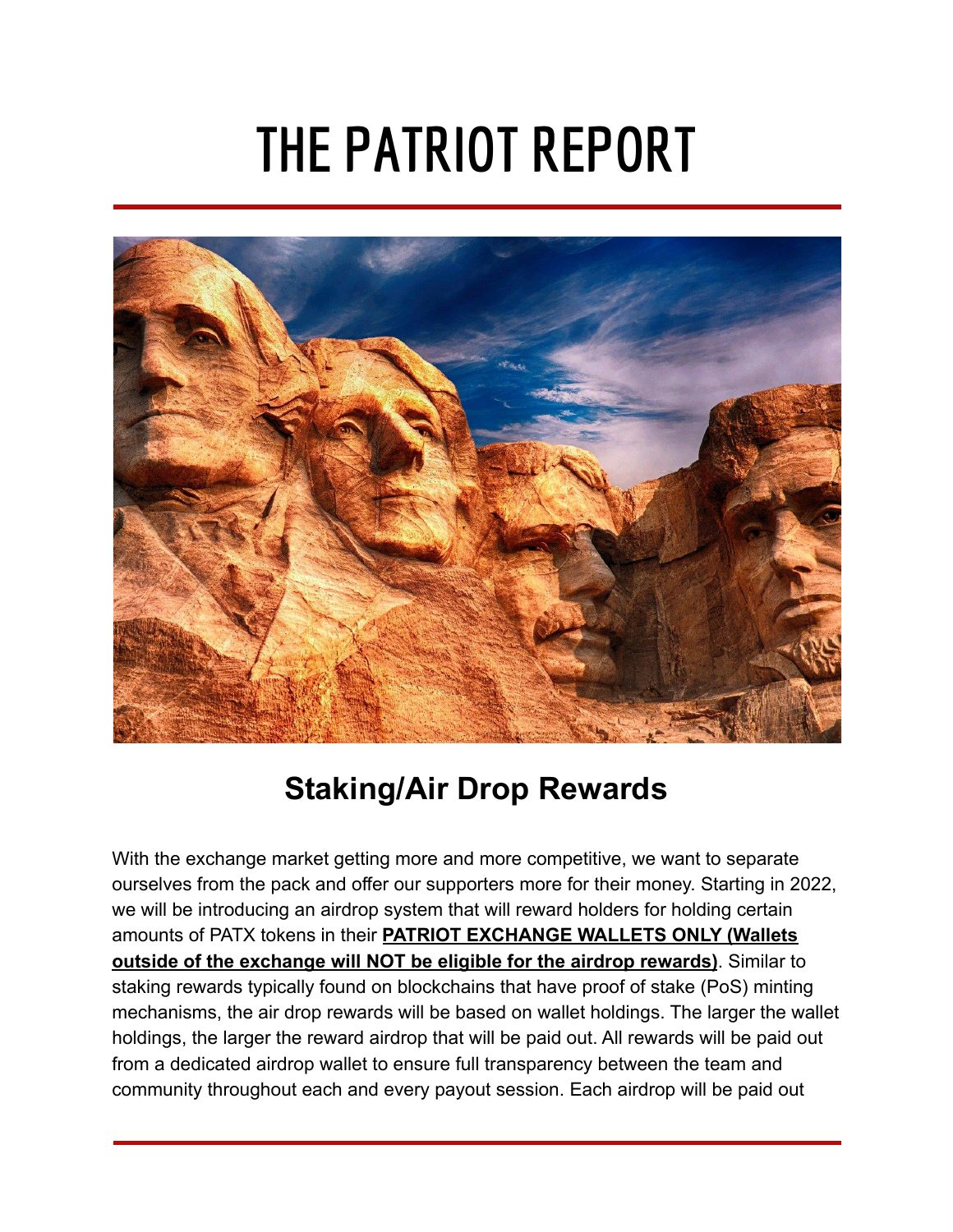quarterly and will be based on the holdings in your PATX wallet at the end of the quarter on the Patriot Exchange. Please look below at the airdrop/reward payout based on wallet holdings. 10,000 PATX is the minimum amount needed to participate in the airdrop reward system.

### Reward Tier(s)

10,000 - 125,000 PATX 1% Annually (.25% per Quarter) Potential Earnings: 100 - 1,250 PATX

125,001 - 750,000 PATX 1.75% Annually (.438% per Quarter) Potential Earnings: 2,188 - 13,125 PATX

750,001 - 2,500,000 PATX 2.25% (.5625% per Quarter) Potential Earnings: 16,875 - 56,250 PATX

4,000,000 PATX & Up 4% (1% per Quarter) Potential Earnings: 160,000 PATX - (X) PATX

# **New Community Ranks**

As the PATX community grows, we want to highlight our supporters! Below are the community ranks that are obtained with your current wallet holdings. As time goes on, events and special promotions will be offered to certain ranks to reward holders that believe in the values that PATX supports and the long term longevity of the platform. The PATX team believes in giving back and helping those that help others grow and who better to start with then with our community!

Community Rank(s):

**Recruit:** 1- 4,999 **Private:** 5,000 - 9,999 **Sergeant:** 10,000 - 24,999 **Drill Sergeant:** 25,000 - 49,999